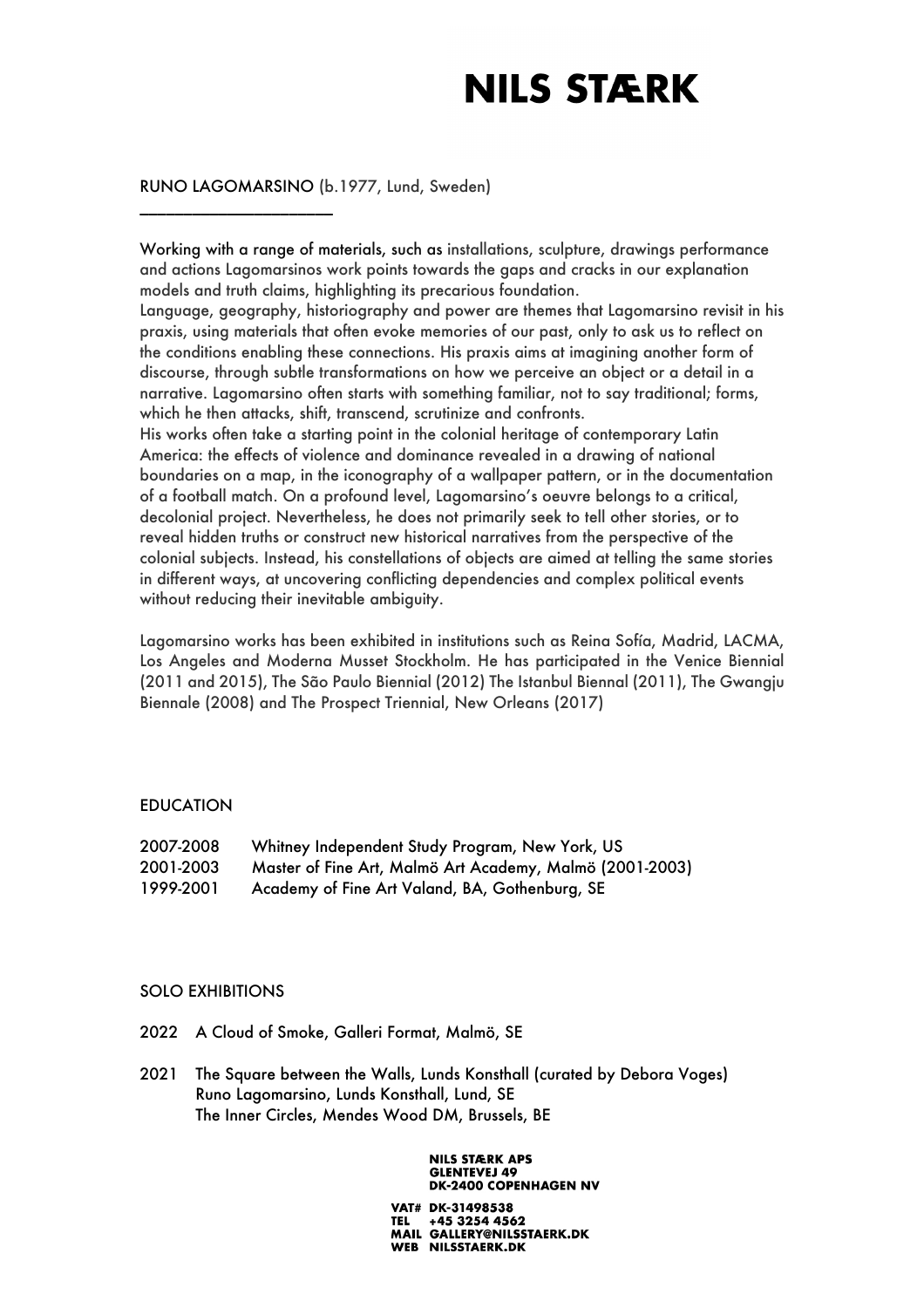Tales from the Underworld, Galerie Nordenhake, Berlin, DE

- 2020 I am also smoke, Galerie Nordenhake, Stockholm, SE
- 2019 The Faculty of Seeing, (curated by Fredrik Liew), Moderna Museets Vänners Skulpturpris, Moderna Museet, Stockholm, SE We Are Each Other's Air, Francesca Minini, IT We Believe to Be a Land and the Truth Is We Are Barely a Landscape, Utvandrarnas Hus, Växjö, SE
- 2018 Concentrations 61: Runo Lagomarsino, EntreMundos, (curated by Katherine Brodbeck), Dallas Museum of Art (DMA), Dalla, TX, US La Neblina, (curated by Filipa Oliveira), Galeria Avenida da India, Lisbon, PT No element, however, has the final word in the construction of the future, Mendes Wood DM, São Paulo, BR
- 2017 We have been called many names, Nils Stærk, Copenhagen, DK
- 2016 West Is Everywhere You Look, Francesca Minini, Milano, IT
- 2015 They watched us for a very long time, La Criée Centre d'art Contemporain, Rennes, FR Carla Zaccagnini and Runo Lagomarsino (double exhibition), Malmö Konsthall, Malmö, SE Lacuna, Mendes Wood DM, Sao Paulo, BR
- 2014 Barbro & Holger Bäckströms Award, (curated by Cecilia Widenheim) Malmö Art Museum, Malmö, SE Against My Ruins, Nils Stærk, Copenhagen, DK Ears go deeper, than eyes can see, Umberto Di Marini, Napoli, IT
- 2013 This Thing Called the State, Oslo Kunstförening Oslo, NO For Each Light a Shadow, Ignacio Liprandi Arte Contemporáneo, Buenos Aires, AR We have everything, but that's all we have, Mendes Wood DM, São Paulo, BR The G in Modernity Stands for Ghosts, Nils Stærk - Mellemrummet, Copenhagen, DK
- 2012 Even Heroes Grow Old, Index The Swedish Contemporary Art Foundation, Stockholm, SE
- 2011 OtherWhere, Nils Stærk, Copenhagen, DK Hay siempre un día mas lejos, Galeria Luisa Strina (Espaco projeto), São Paulo, BR Violent Corners, ar/ge kunst Galerie Museum, Bolzano, IT\* Trans Atlantic, Art Statements, Elastic Gallery, Basel, CH\*
- 2010 Las Casas is Not a Home, Elastic Gallery, Malmö, SE

#### **NILS STÆRK APS GLENTEVEJ 49 DK-2400 COPENHAGEN NV**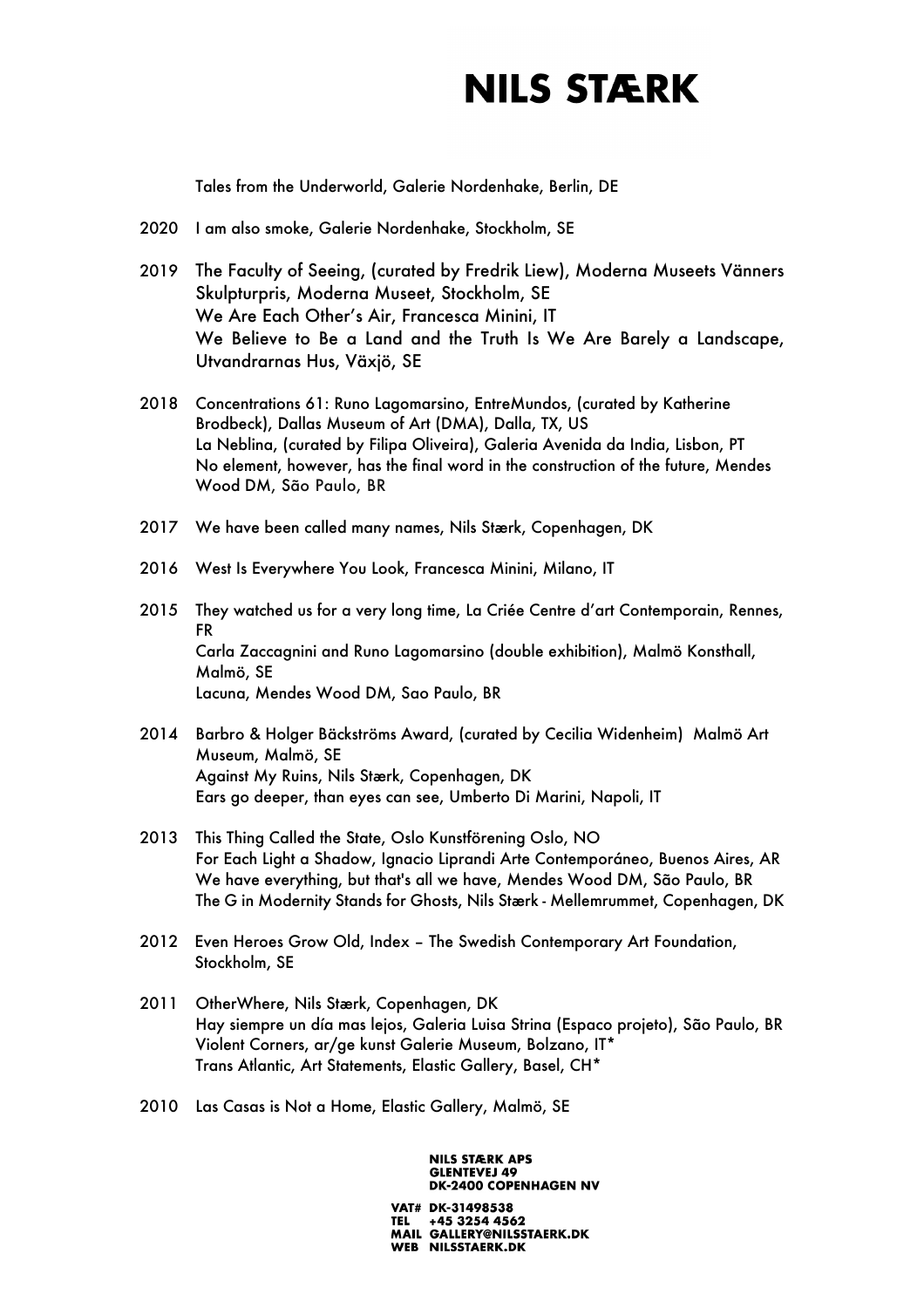The G in Modernity Stands for Ghosts, Centro de Artes Visuais, Coimbra, PT Between an Imperial system and Metric system, Present Future Artissima, Torino, IT Horizon (Southern Sun Drawing) Zona Maco, Mexico City, MX

- 2009 Las Casas is Not a Home, Mummery + Schnelle, London, UK
- 2007 Those who control the past command the future those who command the future conquer the past, Overgaden, Copenhagen, DK
- 2006 This is no time for saluting flags, Elastic, Malmö, SE Out of Sight, (with Johan Tirén), Gallery Verkligheten, Umeå, SE Extended Arguments, Gallery Box, Gothenburg, SE
- 2005 Extended Arguments, Gallery Muu, Helsinki, FI Där uppgifter saknas beror det på att situationen är oklar, Elastic, Malmö, SE

### SELECTED GROUP EXHIBITIONS

2021 Gold and Magic, (curated by Gry Hedin), Arken Museum of Modern Art, Copenhagen, DK The Ghost Ship and the Sea Change, GIBCA, Gothenburg, SE Cuando no hay sombra es mediodía, (curated by Juliana Caffé), Nube Gallery, Santa Cruz de la Sierra, BO Plural Domains: Selected Works from the Collection of the Cisneros Fontanals Art Foundation, (curated by Jesus Fuenmayor), Harn Museum of Art, Gainesville, US Thinking hands touching each other, Ural Biennial, Ekaterinburg, RU Un posto come un altro dove appendere il cappello Arte Contemporanea Picena, Galleria d'Arte Contemporanea Osvaldo Licini, Ascoli Piceno, IT The TV Trampoline: From Children's Television to Contemporary Art and Litterature, (curated by Maria Lind and Andjeas Eriksson), Fabrika, Moscow, RU Ninguém teria acreditado, (curated by Fernanda Pitta and Laurens Dhaenens), São Paulo, BR Thinking Hands, Touching Each Other, (curated by Çağla Ilk, Assaf Kimmel, and Misal Adnan Yıldı, The 6th Ural Industrial Biennial of Contemporary Art, Ekaterinburg, RU

2020 And That Song Is Our Amulet, (curated by Melanie Roumiguière and Malte Roloff), Galerie Wedding, Berlin, DE Entagled\_Paperworks, Nils Stærk, Copenhagen, DK No one would have believed, (curated by by Laurens Dhaenens and Fernanda Pitta), Netwerk Aalst, Center for Contemporary Art, Aalst, BE Transocean Express, (curated by Alexandre Melo), Galeria Presença, Porto, PT

#### **NILS STÆRK APS GLENTEVEJ 49 DK-2400 COPENHAGEN NV**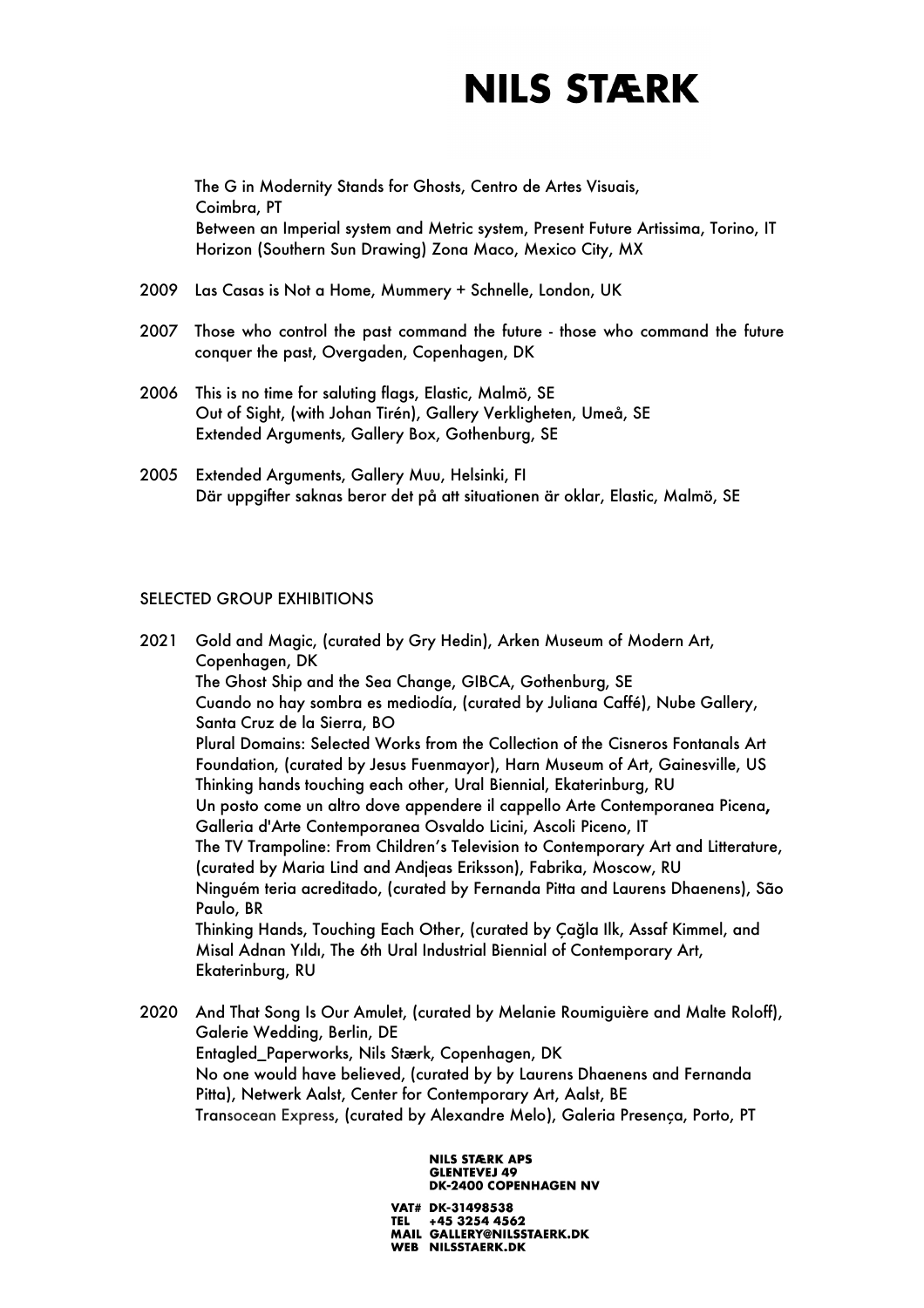CONSTRUÇÃO, (curated by Renato Silva), Mendes Wood DM, São Paulo, BR Fucking Boring, (curated by Peter Johansson), Galleri 21, Malmö, SE Puro e disposto a salire a le stelle, Galeria Massimo Minini, Brescia, IT

### 2020 Transoceanexpress, Galeria Presenca, Porto, PT

2019 International Museum of Resistance 1979-2020, Södertälje Konsthall, Södertälje, SE Migration: Traces in an Art Collection, Malmö Art Museum, Malmö, SE This is Not an Apricot, SixtyEight Art Institute, Copenhagen, DK The Warmth of Other Suns, Stories of Global Displacement, The Phillips Collection, Washington DC, USA Deep Sounding – History as Multiple Narratives, Daadgalerie, Berlin, DE Null Island, (showing the video work: As is the stones were sand / Come se fuera Piedra la arena, Aair, BE Lo que permanece. Colección FEMSA, Museo del Pueblo de Guanajuato y la Galería Hermenegildo Bustos de la Universidad de Guanajuato, Guanajuato, Mexico Migration: traces of a collection, (showing the works: Sea Grammar and Las Casas Is not a home, Tensta Konsthall, SE The Great Globe, (showing the work: More delicate than the historians are the mapmakers colors), Art Quarter Budapest, HU La Place Entre Les Murs, The Dead Gallery, (curated by Melanie Roumiguerére da Silva and Anna-Catharina Gebbers), Living Art Museum, Reykjavik, IS IF YOU DON'T LIKE ART… Nordic Contemporary Art Collection (NoCo), (curated by Göran Christenson), Kristianstads konsthall, Kristianstad, SE

2018 Grandes Artistas Latinoamericanos. Colección FEMSA, Centro Cultural La Moneda, Santiago, RCH BRAZIL. Knife in the Flesh, Padiglione d'Arte Contemporanea (PAC), Milan, IT Black Mirror, MAM-Mario Mauroner Contemporary Art Salzburg, Vienna, AT Transit, KØS Museum of Art in Public Spaces, Køge, DK La XIII Femsa Biennial, Zacatecas, MX Per\_formare una collezione» the show must go\_on & per un archivio dell'arte in campania, Madre, Napoli, IT Temporalidades. Arte latinoamericano. Colección FEMSA, Museo de Arte e Historia de Guanajuato, León, Guanajuato, MX Nunca fuimos contemporáneos, La XIII Bienal FEMSA, Zacatecas, MX Yoko Ono, Universo Libre, Museo de Arte de Lima (MALI), Lima, PE Plural Domains: Selected works from the CIFO collection as part of the 2018 Cuenca Biennal, Museo de la Ciudad, Cuenca, ES The Show Must Go\_ON / Per un archivio dellarte in Campania, (curated by Andrea Viliani) Madre, Naples, IT We Have Never Been Contemporary, (curated by Willy Kautz and Daniel Garza

Usabiaga), La XIII Bienal FEMSA, Zacatecas, MX From Where I Stand, My Eye Will Send a Light to You in the North, (curated by Gabriela Salgado), Te Tuhi, Auckland, NZ

#### **NILS STÆRK APS GLENTEVEJ 49 DK-2400 COPENHAGEN NV**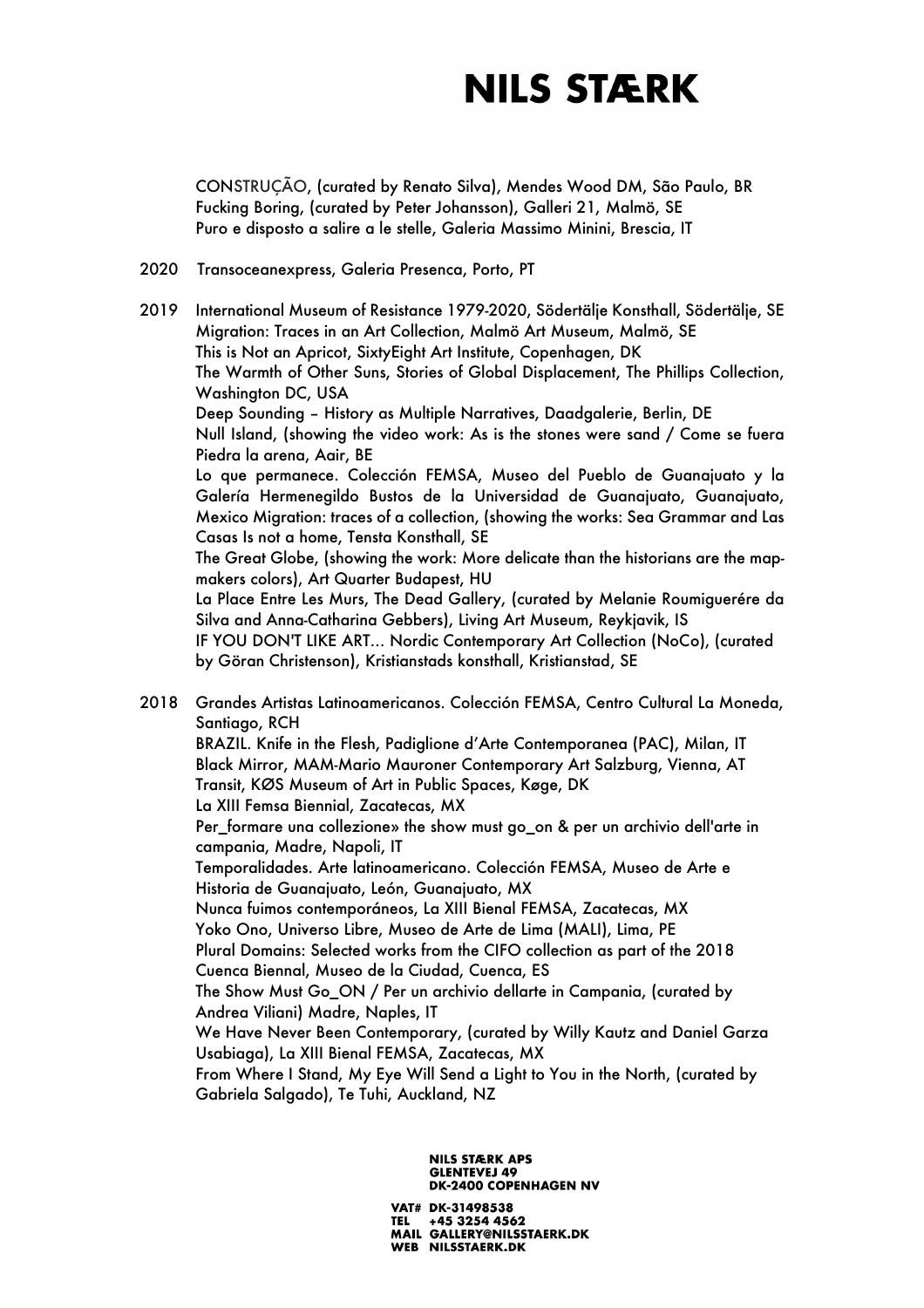2017 Lo sono qui, Museo Macro Testaccio, Rome, IT Prosepect. 4: The Lotus in spite of the swamp, New Orleans, US Is this the time for art? Örebro Konsthall, Örebro, SE Lives Between, Center for Contemporary Art, Tel Aviv, IL Monumentos, anti-monumentos y escultura pública, Museo del Chopo, Mexico City, MX Municipal Art Gallery, Los Angeles, US A Universal History of Infamy, LACMA, Los Angeles, US Gridded Currents, Kukje Gallery, Seoul, KR Slow Violence, Kunsthal Charlottenborg, Copenhagen, DK Little Lower Layer, Museum of Contemporary Art Chicago, US An Image in Light: The History of Projected Photography, (curated by Anne Lacoste), Musée de l'Elysée, Lausanne, CH La Terra Inquieta, Fondazione Trussardi, Milano, IT NoCo Collection, Vestfossen Kunstlaboratorium, Vestfossen, NO Wer ist noch Österreichisch, KunstMeran, Merano, IT Post Monumentos, Museo de Arte de Zapopan, Guadalajara, MX Lives Between, Kadist, San Franscisco, US Almost There, Vargas Museum, Manila, PH Point of departure, works from the Isabel and Agustín Coppel Collection, (CIAC), Sala de Arte Santander, Madrid, ES 2016 The Artist, Museum of Modern Art, Malmö, SE

NUR IM OKZIDENT (Only in the Western World), MAM Mario Mauroner Contemporary Art, Vienna, AT The winter of our discontent, Galerie Martin Janda, Vienna, AT Ladera Oeste, Guadalajara, MX Malmös Leende, Statens Konstråd, Malmö, SE Facts don't speak for Themselves – Migration and European Borders, Skånes Konstförening, Malmö, SE Water Event – Yoko Ono. Dream Come True, MALBA, Buenos Aires, AR S.O.S. Save Our Souls. Art in a time of Urgencies. Ewha Womans University, Seoul, KR Under The Same Sun: Art From Latin America Today, The South London Gallery, London, UK Descent, Institute of Contemporary Art University of Pennsylvania, Pennsylvania, US Depois Do Futuro, EAV Parque Lage, Rio de Janeiro, BR The Artist, National Museum, Stockholm, SE The Appel-Haken Proof, Vermilion Sands, Copenhagen, DK

2015 All the World's Futures, 56<sup>th</sup> International Art Exhbibition, La Biennale di Venezia, Venice, IT A story within a story, Göteborg International Biennial for Contemporary Art, Göteborg, SE United States of Latin America, Museum of Contemporary Art Detroit, Detroit, US

> **NILS STÆRK APS GLENTEVEJ 49 DK-2400 COPENHAGEN NV**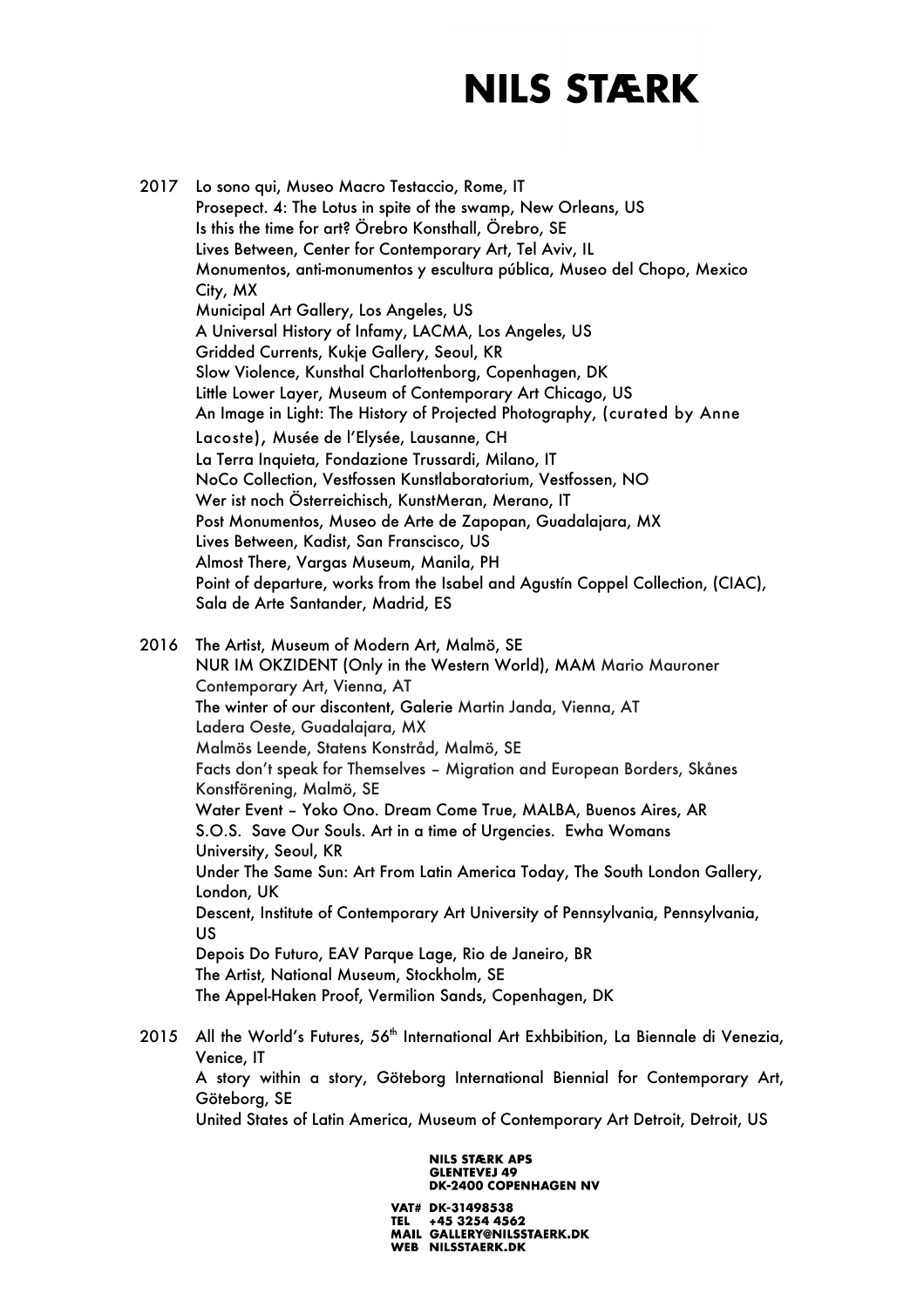Really Useful Knowledge, Museo Nacional Centro de Arte Reina Sofia, Madrid, ES

- 2014 Mark the Line, Göteborgs Konsthall, Göteborg, SE Forms of Distancing. Representation Politics and Politics of Representation, Festivalzentrum steirischer herbst festival 2014, Graz, AU Really Useful Knowledge, Museon Nacional Centro de Arte Reina Sofia, Madrid, ES Der Leone Have Sept Cabeças, CRAC, Alsace, Altkirch, FR Idea of fracture, Francesca Minini, Milano, IT Under the same sun, Guggenheim Museum, New York, US Beyond the Supersquare, The Bronx Museum, New York, US Golden Height Estate, Para Site, Hong Kong, CN Meeting Points 7: Ten Thousand wiles and a hundred thousand tricks, Antwerp, BE Ir para volver - 12º Bienal de Cuenca, Cuenca, EC 2013 Spaces of Action, Palácio Sinel de Cordes, Lisboa, PT Victor, A, Judge William, Johannes (de silentio), Constantin, Vigilius, Nicolaus, Hilarius, Johannes, (Climacus), H.H, Anti-Climacus et. Al., Fotografisk Center, Copenhagen, DK\* Nuevos Vínculos, Hacienda de la Trinidad, Caracas, VZ\* For No Apparent Reason, CA2M Centro De Arte Dos De Mayo, Madrid, ES\* Landscape and the contemporary Romantic, Kunstverein Springhornhof, Neuenkirchen, DE\* Del Buen Salvaje al Conceptual Revolucionario. Mitos y Realidades de America Latina, Travesia 4, Madrid, ES Contra Escambos, Palácio das Artes, Belo Horizonte, BR The Nordic Model, Malmö Konstmuseum, Malmö, SE\* Drawing now, le salon du dessin contemporain, Carrousel du Louvre, Paris, FR Meeting Points 7: Ten Thousand Wiles and a Hundred Thousand Tricks, M HKA, Antwerp, Para Site, Hong Kong and Beirut Art Center, Beirut, LB\*
- 2012 SHOW OFF, Malmö, SE\* The Unexpected Guest, Liverpool Biennal, Liverpool, UK Sao Paulo Biennale, BR L'usage des mondes, Frac Lorraine, Metz, FR Unfinished Journeys, Museum of Contemporary Art, Oslo, NO\* UTOPRAXIA, TAF/The Art Foundation, Athens, GR
- 2011 Untitled (12<sup>th</sup> Istanbul Biennale), curated by Adriano Pedrosa, Istanbul, TR<sup>\*</sup> Spech Matters, Danish Pavilion at 54<sup>th</sup> Venice Biennale, Venice, IT\* The 3rd Sculpture, Straat Van Sculptre, Amsterdam, NL The Crisis of Confidence, Prague Biennale 5, Prague, CZ\* Guest Nation Brazil… Tudo è, Fondazione Pitti, Florence, IT Tracks, Malmö Art Museum, Malmö, SE Angry The Representation of Radicalisation, Netherlands FotoMuseum, Rotterdam, NL Stories in Between, Stiftelsen 3,14 – International Contemporary Art Foundation, Bergen, NO

### **NILS STÆRK APS GLENTEVEJ 49 DK-2400 COPENHAGEN NV**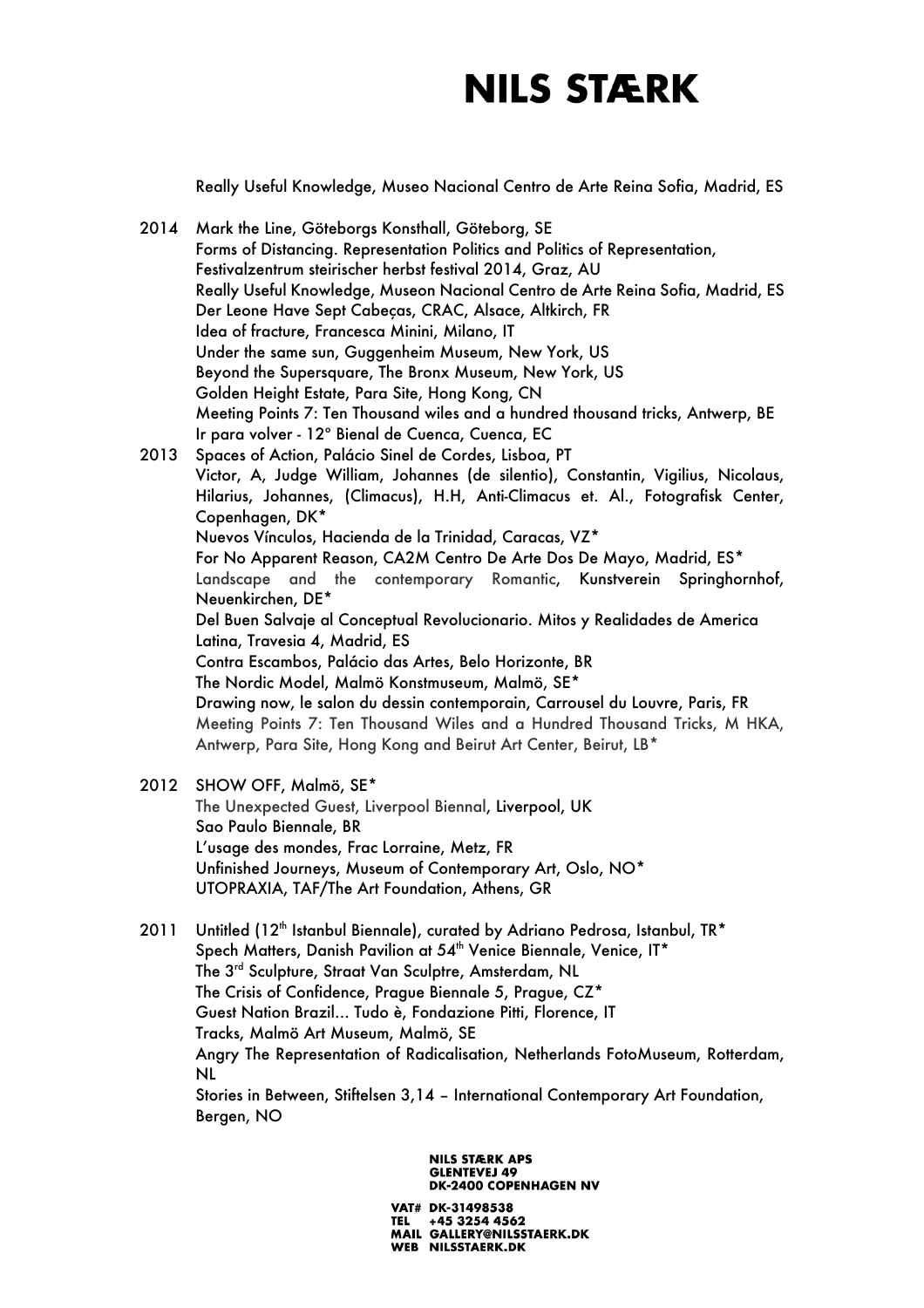Victims and Martyrs, Göteborgs Konsthall, Gothenburg, SE\*

2010 Tristes Tropiques, The Barber Shop, Lisbon, PT The Future Generation, Art Prize PinchuArtCentre, Kiev, UA\* The Moderna Exhibition 2010, Museum of Modern Art, Stockholm, SE\* In Transition: 2010 CIFO Grants & Commissions Program Exhibition, The Cisneros Fontanals Art Foundation, Miami, US Vectors of the Possible, BAK, Utrecht, NL\* The Travelling show, Botkyrka Konsthall, SE Freeze, Nils Stærk, Copenhagen, DK The Philosophy of Money, Lisbon City Museum, Lisbon, PT All That Is Solid Melts Into Air: The Social, The Berardo Collection Museu Coleccao Berardo, Lisbon, PT The Horizon Line is here (Tornare Per Partire), Umberto di Marino Gallery, Neapel, IT The Travelling show, Colección Jumex, Mexico City, MX\* One shot ! Football and Contemporary Art, B.P.S.22 – Space for Contemporary Creation, Charleroi, BE

2009 Free as Air and Water, Cooper Union, New York, US Photography Now: 2009, CFF Centrum för Fotografi, Stockholm, SE Mamõyguara opá mamõ pupé - Panorama da Arte Brasileira, Museu De Arte Moderna-MAM, São Paulo, BR Delocalisation Exit Project Space, Skopje, MK Miguel Amado Presents, ISCP, New York, US Report on Probability, Kunsthalle Basel, CH If you don't know what the South is it's simply because you are from the North NO SOUL FOR SALE - A Festival of Independents, X Initiative, New York, US This is the Score Part II, Elastic, Malmö, SE Galleri Nova. Zagreb, HR Read Thread. Tanas, Berlin, DE A Space on the Side of the Road. Röda Sten, Gothenburg, SE 2da Trienal Poli/Gráfica de San Juan: América Latina y el Caribe, San Juan, PR Changing Light Bulbs In Thin Air, Hessel Museum of Art, Bard College, New York, US Notes from The Living Dead, Living Art Museum, Reykjavik, IS

2008 Ours: Democracy in the Age of Branding New School, Parsons, New York, US\* Salon Of The Revolution, HDLU- The House Of Artists, Zagreb, HU Try again, fail again, fail better, Mucsarnok Kunsthalle, Budapest, HU\* no no no no no no no no no no no no there's no limit, Signal, Malmö, SE Annual Report: A Year in Exhibitions, The 7Th Gwangju Biennale, Gwangju, KR Farewell to Post-Colonialism, The Third Guangzhou Triennial Guangdong, CN\* TINA B - The Prague Contemporary Art Festival / Billboard Text Art, Prague, CZ AutoStop, Malmö Konsthall, Malmö, SE\* The Audacity of Desperation, PS 122, New York, US

> **NILS STÆRK APS GLENTEVEJ 49 DK-2400 COPENHAGEN NV**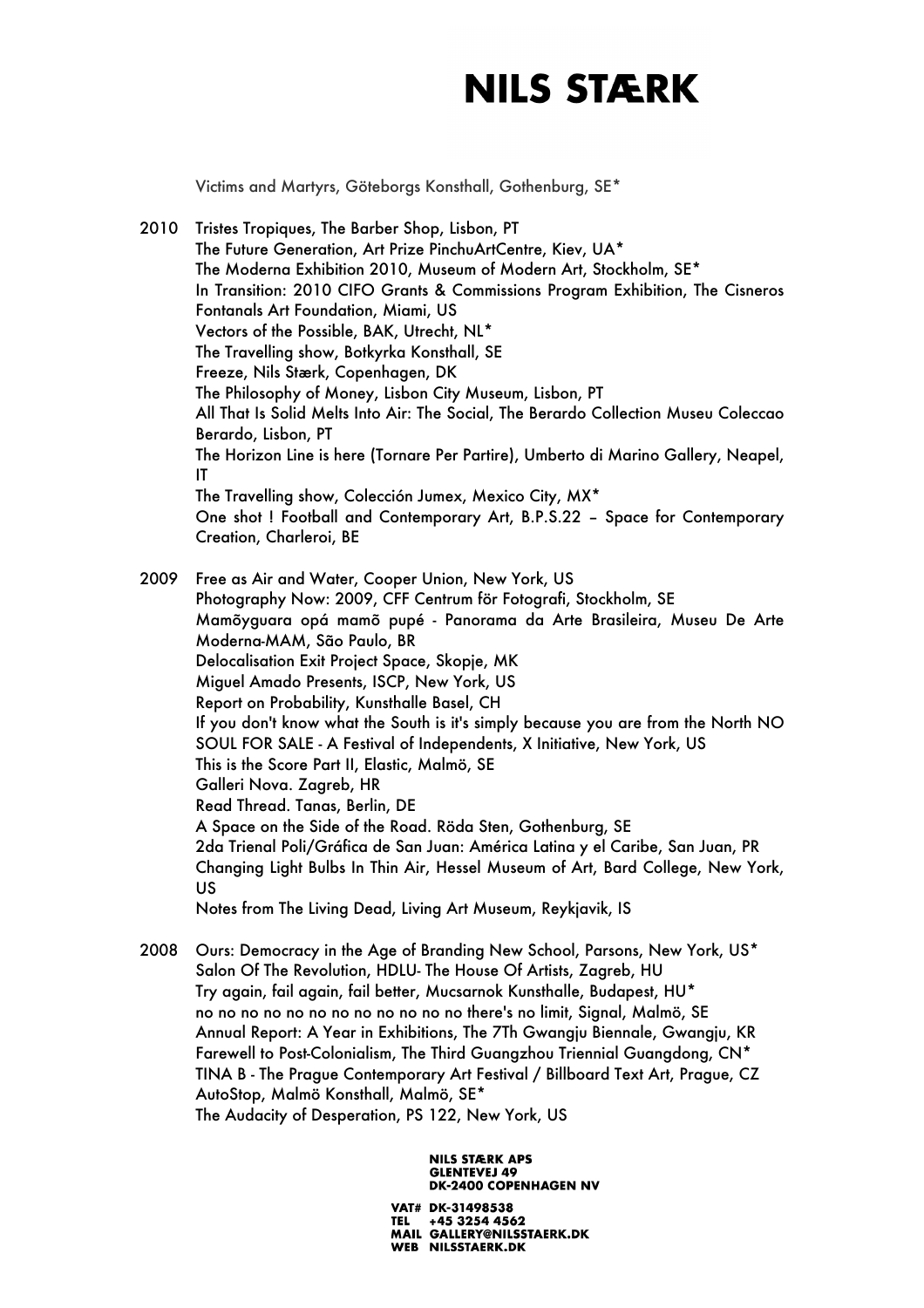Art Reclaims Foreign Affairs, Ljubiljana, SI\* The unfair fair 1:1projects, Rome, IT Out of Place, Cinemateket, Stockholm, SE

- 2007 Movement, Contingency, Community, Gallery27 Kaywon School of Art & Design Seoul, Seoul, KR\* Hope is a good thin, AtelierFrankfurt, Frankfurt, DE Ground Lost, Galerija Nova, Zagreb, HR Imagine Action, Lisson Gallery, London, UK Heterotopias, Thessaloniki Biennalen, Thessaloniki, GR\* I Want to be Able to See What It Is, Lunds konsthall, Lund, SE Ground Lost, Forum StadtPark, Graz, AU
- 2006 Posters for re-making the world, Ynkb, Copenhagen, DK Post-, Skor, Amsterdam, NL We all laughed at Christopher Columbus, Platform Garanti, Istanbul, TR Time Space and Disorientiation, Borgovico 33, Como, IT\* We all laughed at Christopher Columbus, Stedjlik Museum Bureau, Amsterdam, NL
- 2005 Malmö Art academy 10; th anniversary Rooseum, Malmö, SE\* Open Studio, El Basilisco, Buenos Aires, BR
- 2004 Minority Report: Challenging Intolerance in Contemporary Denmark, Aarhus Kunstbygning, Aarhus, DK\* Permanent Revolution / Open Studios, Iaspis, Stockholm, SE
- 2003 Look Into The Future And Understand Why, Iaspisgalleriet, Stockholm, SE After the future,10 th Biennal of Moving Images, Centre for Contemporary Images, Saint-Gervais Genève, CH\* Go, Liquidación Total, Madrid, ES Hot Spot, Malmö Museum, Malmö, SE
- 2002 Malmö-Oslo 1-0, oVERstation, Passanger, Astrup Fearnley Museet, Oslo, NO Working title: Memory Helsingfors, Trondheim och Copenhagen\*
- 2001 To Accept, Folkets Hus, Malmö, SE
- 2000 Buchmesse 2000 (with d20099), Leipzig, DE

## AWARDS AND GRANTS

2019 Moderna Museets Vänners Skulpturpris, Stockholm, SE DAAD, The Berliner Kunstlerprogram, Berlin, DE

#### **NILS STÆRK APS GLENTEVEJ 49 DK-2400 COPENHAGEN NV**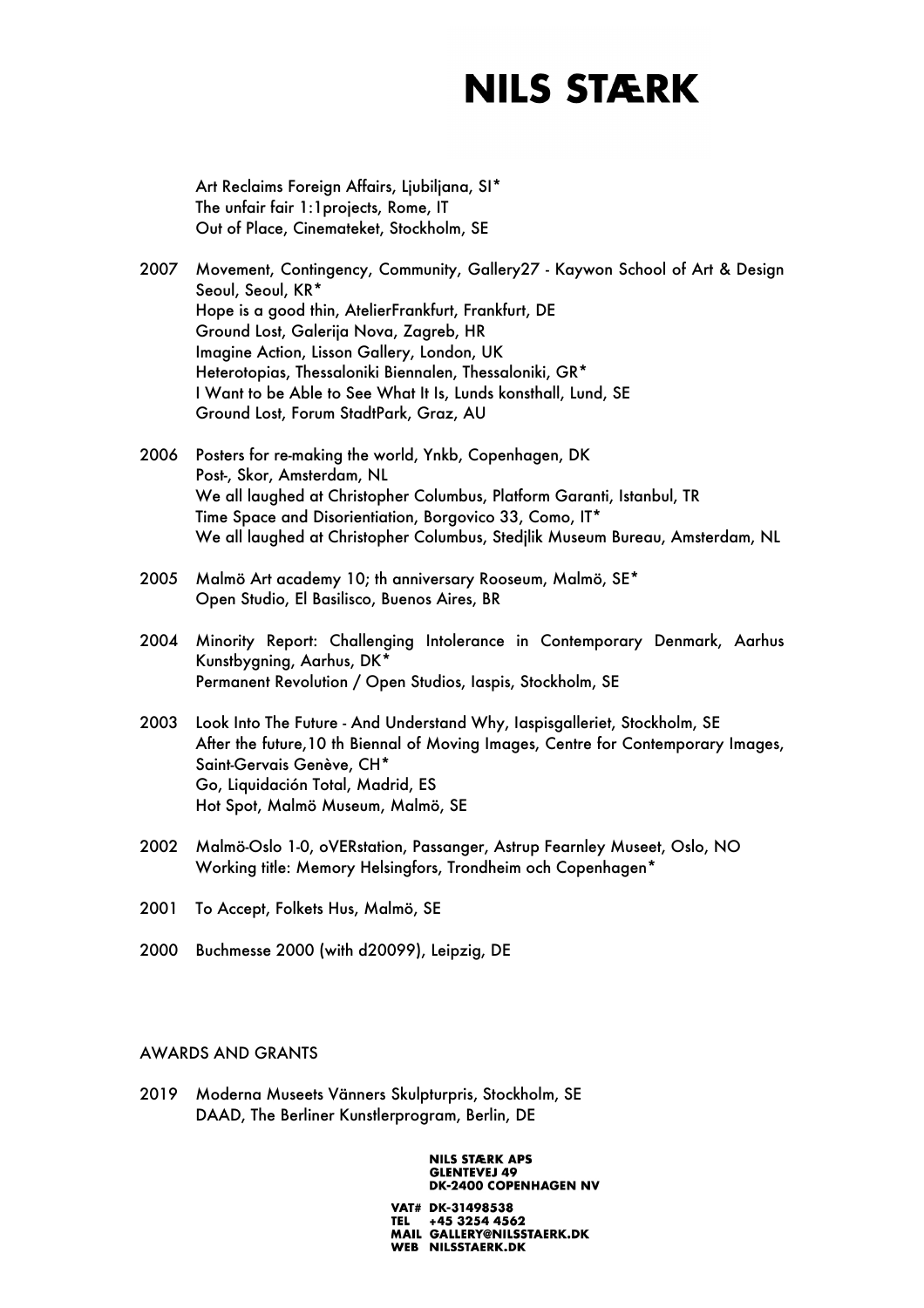- 2016 18th Street Santa Monica, CA, US (residency)
- 2014 Barbro & Holger Bäckströms Award, Malmö, SE
- 2012 2 year working grant from The Arts Grant Committee, SE
- 2010 Cifo Grant Program Recipients, Cisneros Fontanals Art Foundation, Miami, US
- 2009 FAAP, Lutetia Building, São Paulo, BR (residency) Längmanska Kulturfonden Capacete, residency, Rio De Janeiro, BR
- 2008 Helge Ax:son Johnsons Stiftelse
- 2007 Iaspis support exhibition abroad (II) KulturKontak Nord
- 2006 Iaspis residency Platform Garanti, Istanbul, TR Iaspis support exhibition abroad
- 2005 Asse & Richard Björklunds fond, Malmo Art Museum Lunds Konsthalls Vänner 2005 El Basilsico, residency Buenos Aires, Brazil Iaspis support exhibition abroad Sleipner travel grant
- 2004 Working grant, The Arts Grants Committee Nifca residency, Suomenlinna, Helsinki, FI Sleipner travel grant Iaspis residency, Stockholm, SE
- 2003 Helge Ax:son Johnsons Stiftelse

### PUBLIC COLLECTIONS

Cisneros Fontanals Art Foundation, Miami, US Dallas Museum of Art, Texas, USA Fondazzione Morra Greco, Napoli, IT Guangdong Museum of Art, Guandong, CH Guggenheim (Solomon R. Guggenheim Museum of Modern Art), New York, US Kadist Foundation, San Francisco, US

#### **NILS STÆRK APS GLENTEVEJ 49 DK-2400 COPENHAGEN NV**